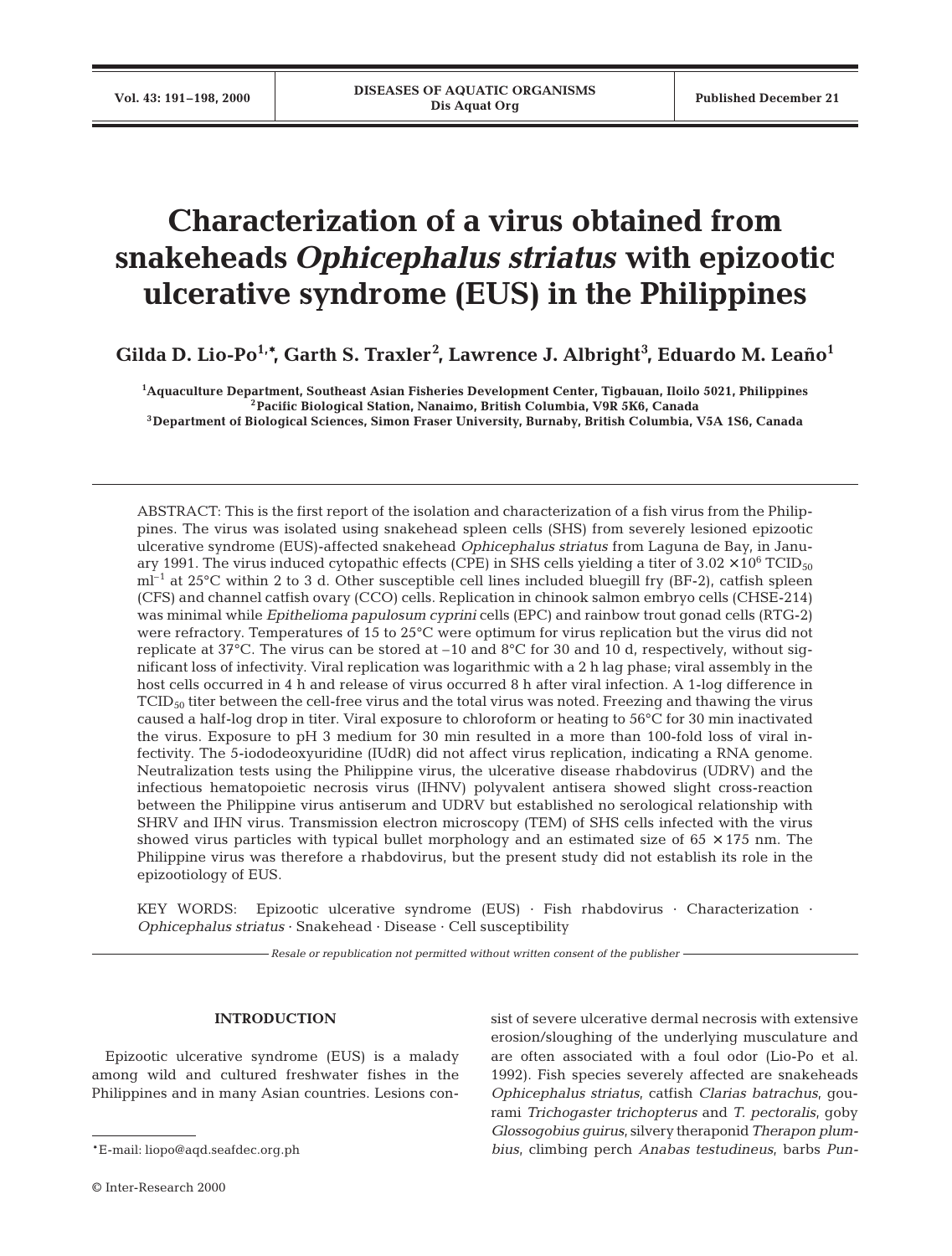*tius* spp., serpent fish *Channa* spp. and spiny eels *Fluta alba* (Tonguthai 1985). Outbreaks are more common between the months of September and March, which correlates with the time when lowest water temperatures occur.

Several species of bacteria and fungi have been found to be associated with EUS-affected snakeheads *Ophicephalus striatus*, but these have not been conclusively shown to be the primary disease agents of EUS (Lio-Po et al. 1992, 1996, 1998, Roberts et al. 1993, Callinan et al. 1995). Lilley & Roberts (1997) reported the histological invasiveness of the EUS-associated *Aphanomyces* through the fish muscles after experimental exposure, but the development of gross EUSlike lesions was not mentioned. Conversely, rhabdoviruses and a birnavirus associated with EUS-lesioned fish have been isolated in Thailand (Frerichs et al. 1986, Hedrick et al. 1986, Kasornchandra et al. 1991), but their virulence has also not been established (Frerichs et al. 1993).

This study reports on the characteristics of a virus isolate, 91-97, isolated from an EUS-affected snakehead collected from Laguna de Bay, Philippines, in January 1991.

### **MATERIALS AND METHODS**

**Cell cultures.** Atlantic salmon (AS), bluegill fry (BF-2) (Wolf & Quimby 1966), channel catfish ovary (CCO) (Bowser & Plumb 1980), chinook salmon embryo (CHSE-214), *Epithelioma papulosum cyprini* (EPC) (Fijan et al. 1983), rainbow trout gonad (RTG-2), catfish spleen (CFS) and snakehead spleen (SHS) (Lio-Po et al. 1999) cells were used. The CCO cells provided by RP Hedrick (University of California-Davis, USA) and the other cells provided by G.S.T. were maintained in minimum essential medium (MEM) with 10% fetal bovine serum (FBS) (MEM-10). SHS and CFS were maintained in Leibovitz medium (L15) supplemented with 10% FBS (L15-10).

**Virus isolation.** The test virus, 91-97, was isolated from several virus-positive filtrates obtained from severely lesioned EUS-affected snakeheads (mean weight = 175 g) from Laguna de Bay, Philippines, in January 1991. External lesions and visceral organs (pool of spleen, liver, kidney and gills) were aseptically excised and transported in L15 medium containing 200 IU penicillin ml<sup>-1</sup> and 200  $\mu$ g streptomycin ml<sup>-1</sup>. Tissue homogenates were prepared, diluted to 10% (Chong et al. 1990) with Earle's balanced salt solution (EBSS) containing antibiotics and 50 µg amphotericin  $B \text{ ml}^{-1}$  (antibiotic-antimycotic mixture A). The homogenates were then centrifuged at  $3000 \times g$  for 15 min at 4°C. The supernatant was filtered through a 0.45 µm

pore size membrane filter (Millipore) and stored at –70°C until virus assay.

Primary viral isolation was conducted in SHS cells in 24-well plates (Falcon) with L15 medium containing 4% FBS (L15-4) buffered with 1M N-2-hydroxyethylpiperazine-N'-2ethanesulfonic acid (Hepes). The plates were then incubated at 25°C for 7 d. Blind passages were carried out on negative samples at least 3 times. Only isolates manifesting consistent cytopathic effects (CPE) in all subsequent passages were considered positive. The pH of all media used was adjusted to 7.2–7.4 with 7.5% sodium bicarbonate and supplemented with 100 IU penicillin G sodium, 100 µg streptomycin sulfate, 25 µg amphotericin B ml<sup>-1</sup> medium.

**Other viruses.** The snakehead rhabdovirus (SHRV) was provided by J. L. Fryer and J. Kasornchandra (Oregon State University, USA) while the infectious hematopoietic necrosis virus (IHNV) came from G.S.T. Ulcerative disease rhabdovirus (UDRV) was provided by G. N. Frerichs (Stirling University, UK).

**Virus propagation and assay.** The 91-97 viral isolate and the SHRV were propagated in SHS cells at 25°C for 2 to 5 d while IHNV was grown in CHSE-214 cells at 15°C for 2 wk. All viral titers were determined by the end-point dilution assay (TCID $_{50}$ ) of Rovozzo & Burke (1973).

**Susceptibility of cell lines.** The susceptibility of different cell lines to the 91-97 virus isolate was tested using BF-2, CFS, CCO, EPC, and SHS at 25°C for 5 d and AS, CHSE-214, RTG-2 at 20°C for 7 d.

**Virus replication at different incubation temperatures.** Confluent SHS cells in 25 cm tissue culture flasks (Falcon) were inoculated at a multiplicity of infection (MOI) of 0.001 with the 91-97 virus. Seven inoculated flasks were incubated at each of the following temperatures: 15, 20, 25, 30 and 37°C. Each day for 7 d, 1 flask incubated at each test temperature was removed and the contents frozen at –70°C. After the experiment these fluids were rapidly thawed, clarified by low speed centrifugation, and the virus titer of each determined.

**Virus stability at varying temperatures.** Clarified viral suspensions were dispensed in 10 ml aliquots in sterile tubes and stored at various temperatures: –10, 4, 20 and 30°C. After 3, 6, 10, 30, 60 and 120 d, the virus titers were assayed.

**Plaque assay.** Plaque assay of the 91-97 virus was conducted in 8 well plates (Nunc) with SHS cells following the method of Burke & Mulcahy (1980). At termination, the monolayers were overlaid with a formalin fixative-crystal violet stain solution and the plaques estimated as plaque forming units (pfu)  $ml^{-1}$ .

**Growth curve determination.** The virus was inoculated at an MOI of 0.001 onto SHS cells grown in 25 cm flasks and incubated at 25°C. At 2 h intervals for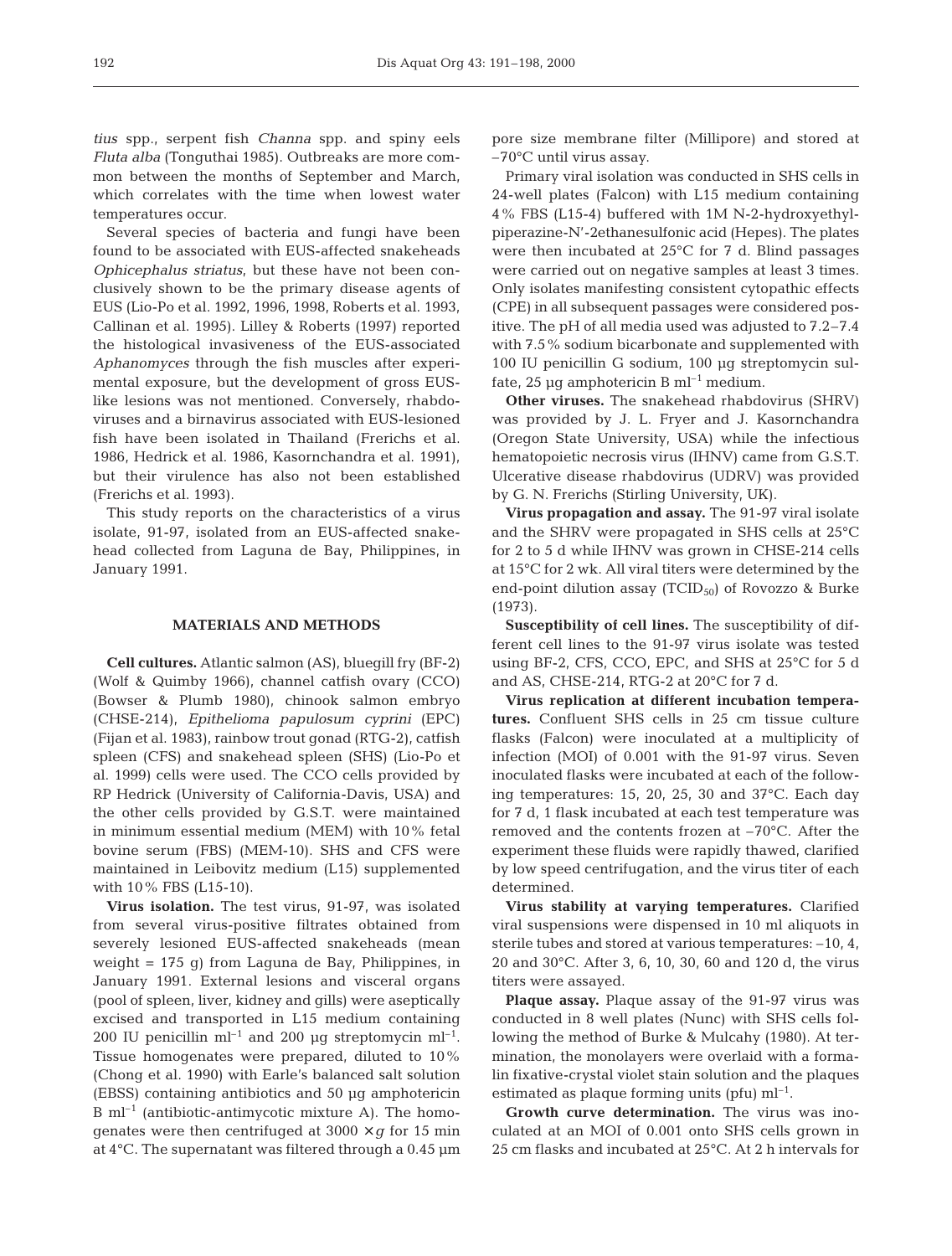24 h, 4 flasks were removed and the titer of free and total virus assayed. Cell-free virus titer was determined from the supernatant pool of 2 flasks following low speed centrifugation. Total virus was determined from a pool of 2 flasks of both supernatant and homogenized cells after centrifugation. Both preparations were frozen at –70°C, then titered at the same time in 96-well plates at the end of the 24 h experiment.

**Lipid solvent sensitivity.** One ml clarified supernate containing the test virus was mixed with 0.5 ml chloroform (reagent grade) or L15 medium alone according to the method of Feldman & Wang (1961). After 10 min shaking at room temperature, the tubes were centrifuged at  $1000 \times g$  for 10 min and the uppermost clear layer was removed for viral titration.

**Sensitivity to 5-iododeoxyuridine (IUdR).** Ten-fold serial dilution of the virus was inoculated on monolayers of SHS cells pretreated with  $10^{-4}$  M IUdR (Sigma) in EBSS or EBSS alone according to the method of Rovozzo & Burke (1973). After 3 h incubation, the cells were washed and overlaid with L15-4 buffered with Hepes. The virus titers in both treatments were compared after 4 d incubation at 25°C.

**Effect of heat.** Aliquots of the virus were heated in a water bath to 56°C (Rovozzo & Burke 1973). After 0.5, 1, 2, 4, 6 and 8 h incubation, the treated virus were each titered. Unheated virus inocula was used as control.

**pH sensitivity.** L15 medium adjusted to pH 3 or pH 7 was inoculated with the virus (Rovozzo & Burke 1973). After 30 min incubation at 25°C, the virus were titered. The pH 3 treatment was neutralized with 0.1 N NaOH before viral titration.

**Stability to freeze-thaw.** An aliquot of the virus was titered and frozen at –70°C. After each repeated freezing and thawing the virus titers were determined for up to 3 cycles according to Kasornchandra et al. (1991).

**Purification of the virus.** The virus was grown in SHS cells supplemented with 2% bovine serum albumin (BSA) (Sigma) (Wunner 1985) until complete destruction of the monolayer. After low speed centrifugation at 4°C, the supernatant was purified by sucrose gradient ultracentrifugation (Engelking & Leong 1989). The purified virus was resuspended in tris buffer and stored at –70°C.

**Polyclonal antibody production.** Approximately 100 µg of purified viral protein was mixed with incomplete Freund's adjuvant and injected subcutaneously into a New Zealand white female rabbit. After 2 wk, the rabbit was boosted with 50 to 90 µg of the antigen. Serum was collected after 2 wk, then stored in aliquots at –70°C. Normal rabbit serum was also collected before immunization as the negative control.

**Neutralization test.** Serological comparisons of the 91-97 virus with other warmwater fish rhabdoviruses associated with EUS (SHRV and UDRV) as well as IHNV were conducted by neutralization tests using polyclonal antisera raised against the 91-97 virus isolate, anti-IHNV from G.S.T. and anti-UDRV from G. N. Frerichs.

Serial 2-fold dilutions of each serum in Hanks' balanced salt solution (HBSS) were reacted with an equal volume of a  $10^4$  TCID<sub>50</sub> ml<sup>-1</sup> of the 91-97 virus isolate for 1 h at 25°C. Thereafter, neutralization titers were estimated in SHS cells incubated at 25°C for 5 d based on the method of Rovozzo & Burke (1973). EPC cells were used for IHNV with MEM-4-hepes incubated at 15°C for 2 wk.

**Electron microscopy.** Snakehead spleen cells inoculated with the virus were fixed in 3% glutaraldehyde in Millonig's buffer and processed for resin blocking. The sections were stained with 1% (wt/vol) uranyl acetate and Reynold's lead citrate and viewed under the transmission electron microscope (TEM).

**Experimental fishes.** Cultured stocks of snakeheads are not available in the Philippines. Thus, healthy snakeheads, 40 to 80 g, from a river source in Iloilo, Philippines were used. The fish were acclimated at ambient temperature (27 to 32°C) for 1 wk. Since EUS outbreaks have never occurred in Iloilo and 10 fish samples were confirmed virus-free and without neutralizing antibodies, the test fish were considered to be naïve. At least 3 d prior to the infection experiments, the naïve fish were maintained at 20 to 25°C. Two fish were stocked per 5 l aquarium, each aquarium containing UV-sterilized unchlorinated freshwater.

**Infection experiments and reisolation of the test virus.** Healthy, naïve snakeheads were exposed to the virus by bathing dermally-abraided test fish or unabraided fish, or by injection using intraperitoneal (IP), intrakidney (IK), intraspleen (IS) and intradermal (ID) routes of administration. In a second experiment, snakeheads fed and unfed for 2 wk prior to the experiment were inoculated by intramuscular injection with the virus. In a third experiment, the test virus was tissue-passaged in healthy snakeheads 1 to 3 times before challenging naïve snakeheads by injection. Lesion development and mortalities were monitored daily for 2 wk. Lesion/muscle and visceral organ filtrates of experimental fish exposed to the virus were assayed for virus using SHS cells.

#### **RESULTS**

Infection of SHS cells with the virus induced CPE and yielded  $3.02 \times 10^6$  TCID<sub>50</sub> ml<sup>-1</sup> at 25°C within 2 to 3 d. Similarly, virus titer by plaque assay in SHS cells was  $1.63 \times 10^6$  pfu ml<sup>-1</sup>. Tests on various cell lines showed that BF-2, CFS, CCO and SHS cells were all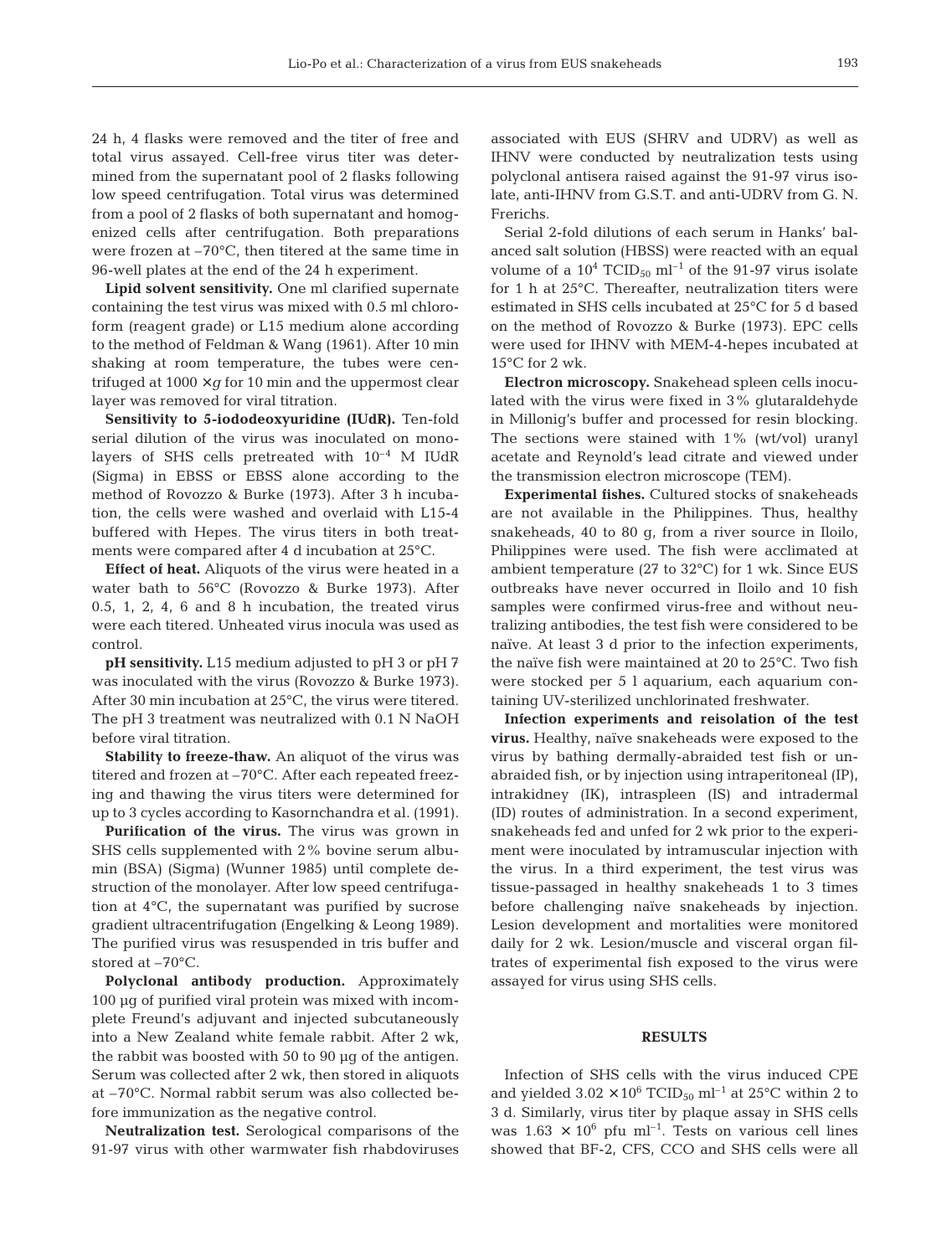susceptible to the 91-97 virus isolate, producing similar virus titers of  $10^6$  TCID<sub>50</sub> ml<sup>-1</sup>. The cytopathic effects consisted of granulation, rounding up and clumping, followed by detachment and lysis of cells (Fig. 1) among susceptible cell lines. Initial CPE was observed 24 h after viral inoculation, and there was complete destruction of the monolayer 2 to 3 d postviral exposure. In CHSE-214, the virus titer was approximately  $1.35 \times 10^3$  TCID<sub>50</sub> ml<sup>-1</sup>, but when blind passaged in SHS, a titer of  $10^7$  TCID<sub>50</sub> ml<sup>-1</sup> was attained. EPC, AS and RTG-2 cells were refractory to the test virus.

Fig. 2 shows the 91-97 virus replication at various incubation temperatures. Virus titers of at least  $10^6$  TCID<sub>50</sub> ml<sup>-1</sup> were achieved at 25 and 30<sup>o</sup>C on Day 1 and at 15 and 20°C on Day 2 with continuous high titers until Day 6. At 15°C, viral replication was initially slower but virus titers as high as  $2.13 \times 10^7$  TCID<sub>50</sub> ml<sup>-1</sup> occurred on Days 4 to 7. There was no replication of the virus at 37°C.

Virus remained 'viable' for 30 d at –10°C. At 8°C, the virus remained stable for 10 d while at 20 and at 30°C, virus titer was drastically reduced after 3 d (Fig. 3).

Assay of the cell-free virus (S) and the total virus (C) showed that viral replication followed a typical pattern. Viral replication demonstrated a lag phase of 2 h with evidence of initial virus assembly in the host cells as early as 4 h after viral exposure. Release of the replicated virus from the host cells was detectable 8 h after infection. A 1-log difference in  $TCID_{50}$  titer between the cell-free virus and the total virus was consistently observed thereafter until 12 h, indicating continuous replication and subsequent viral release.

The freeze-thaw cycle caused an approximate halflog drop in the titer of the 91-97 virus titer.

Table 1 summarizes the effect of several chemical and physical agents on the virus. Exposure to chloroform for 10 min or to heating to 56°C for 30 min inactivated the virus. Suspension at pH 3 for 30 min caused a loss of viral infectivity of more than 2 orders of magnitude. IUdR did not affect replication of the virus, indicating that it had an RNA genome. All negative controls yielded normal viral titers.

Neutralization tests showed that anti-UDRV antiserum cross-reacted with the 91-97 virus isolate (Table 2), but both anti-91-97 and anti-UDRV antisera



Fig. 1. (a) Monolayer of catfish spleen cells (CFS) cultured in Leibovitz medium and (b) CFS cells showing cytopathic effects due to the 91-97 virus isolate at 25°C; (c) monolayer of snakehead spleen cells (SHS) cultured in Leibovitz medium and (d) SHS cells with cytopathic effects caused by the 91-97 virus isolate at 25°C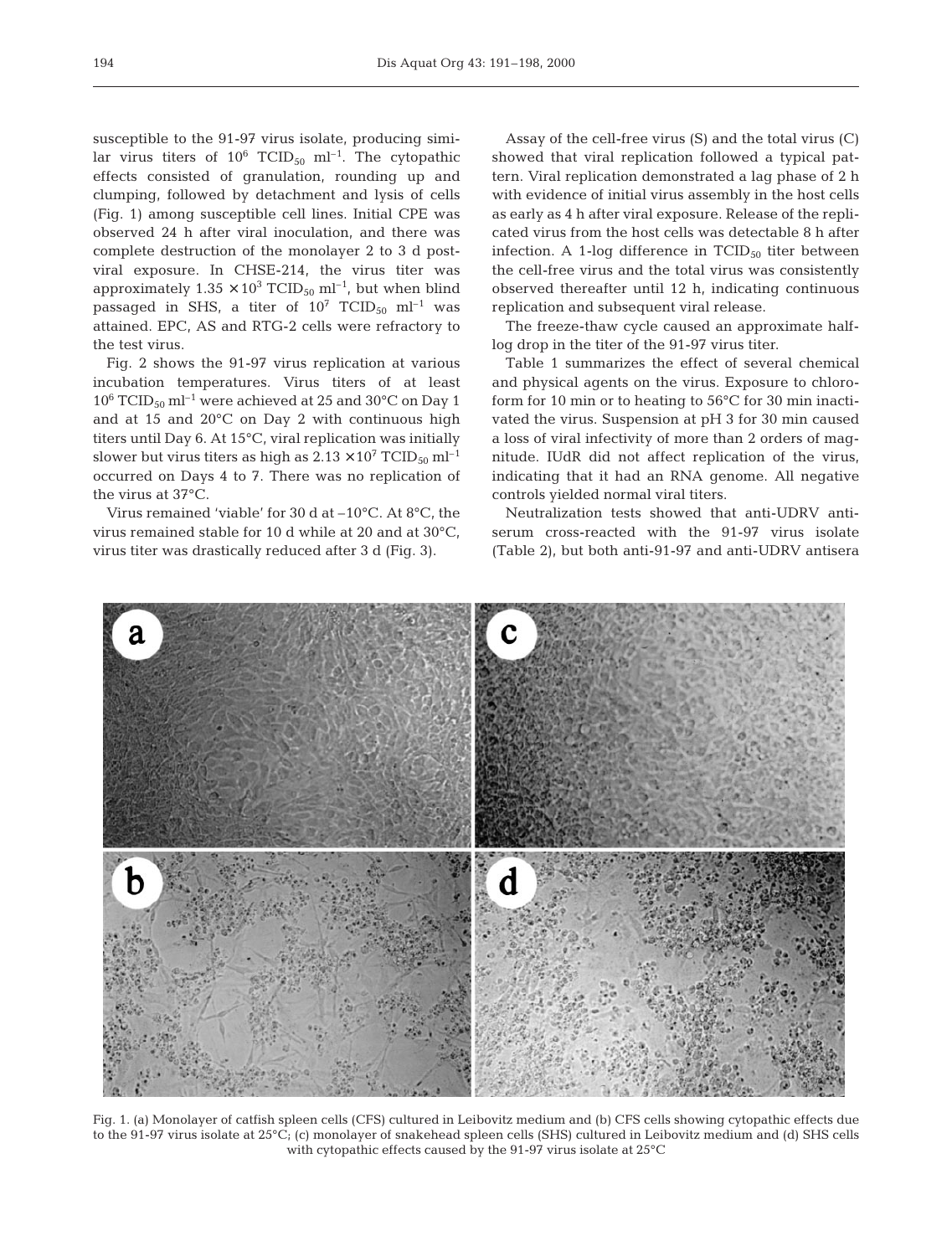

Fig. 2. Titers of the 91-97 virus isolate in snakehead spleen cells (SHS) following incubation in Leibovitz medium at different times (d) and temperatures (°C)

did not cross-react with SHRV. Anti-IHNV also did not react with the 91-97 virus isolate. The pre-immune serum of the rabbit from which the anti-91-97 virus was prepared yielded very high neutralization titers against UDRV that nullified the test for UDRV.

Fig. 4 illustrates the 91-97 virus isolate as viewed by TEM of SHS cells infected with the virus. The morphology of the virus is typical of a bullet-shaped rhabdovirus. The virus size is estimated as  $65 \times 175$  nm.



Fig. 3. Temporal stability of the 91-97 virus isolate at 4 temperatures (°C)

Table 1. Effect of several chemical agents and heat on the viability of the 91-97 virus isolated from EUS-affected snakehead *Ophicephalus striatus* and assayed in snakehead spleen cells at 25°C. IUdR: 5-iododeoxyuridine; EBSS: Earle's balanced salt solution

| Agent                               | Inactivation   |  |
|-------------------------------------|----------------|--|
| $1:3$ Chloroform $(10 \text{ min})$ | Yes            |  |
| Control:Leibovitz medium            | No             |  |
| Heat at $56^{\circ}$ C (30 min)     | Yes            |  |
| Control: $25^{\circ}$ C (30 min)    | $\overline{N}$ |  |
| $10^{-4}$ M IUdR (3 h)              | $\overline{N}$ |  |
| Control:EBSS                        | No             |  |
| pH 3 (30 min)                       | Yes            |  |
| pH 7 (30 min)                       | No             |  |

No viral pathology was induced following experimental challenges. Virus, however, was recovered from visceral organs until Day 8 post-challenge for fish infected by the IP route and until Day 5 post-challenge in fish infected by intramuscular injection. The virus was detected predominantly in the gonad and kidney.

## **DISCUSSION**

This is the first record of a virus isolated from a diseased fish in the Philippines.

The virus was sensitive to heat at 56°C, pH 3, and chloroform, which indicated the presence of a lipidcontaining envelope. It was resistant to IUdR, a characteristic of viruses with RNA genomes. These attributes plus its typical bullet-shaped morphology identified it as a rhabdovirus.

The virus was propagated in a wide range of cells derived from fish species known to be susceptible to natural infections with viruses, such as CFS and SHS cells. Cells of BF-2 and CCO were also susceptible to

Table 2. Neutralization titers of 3 polyvalent antisera with the 91-97 virus isolate, UDRV, SHRV and IHNV. 91-97: virus isolated from EUS-lesioned snakehead in the Philippines; UDRV: ulcerative disease rhabdovirus; SHRV: snakehead rhabdovirus; IHNV: infectious hematopoietic necrosis virus; NT: not tested; \*Results disregarded the cross-neutralization titer obtained because high titer was detected in the preimmune serum

| Virus       | $91-97$ virus | Antisera<br><b>UDRV</b> | <b>IHNV</b> |
|-------------|---------------|-------------------------|-------------|
| 91-97       | 91            | 25                      | $\theta$    |
| <b>UDRV</b> | $\ast$        | 645                     | <b>NT</b>   |
| <b>SHRV</b> | $\Omega$      | 0                       | <b>NT</b>   |
| <b>IHNV</b> | 6             | NT                      | 6085        |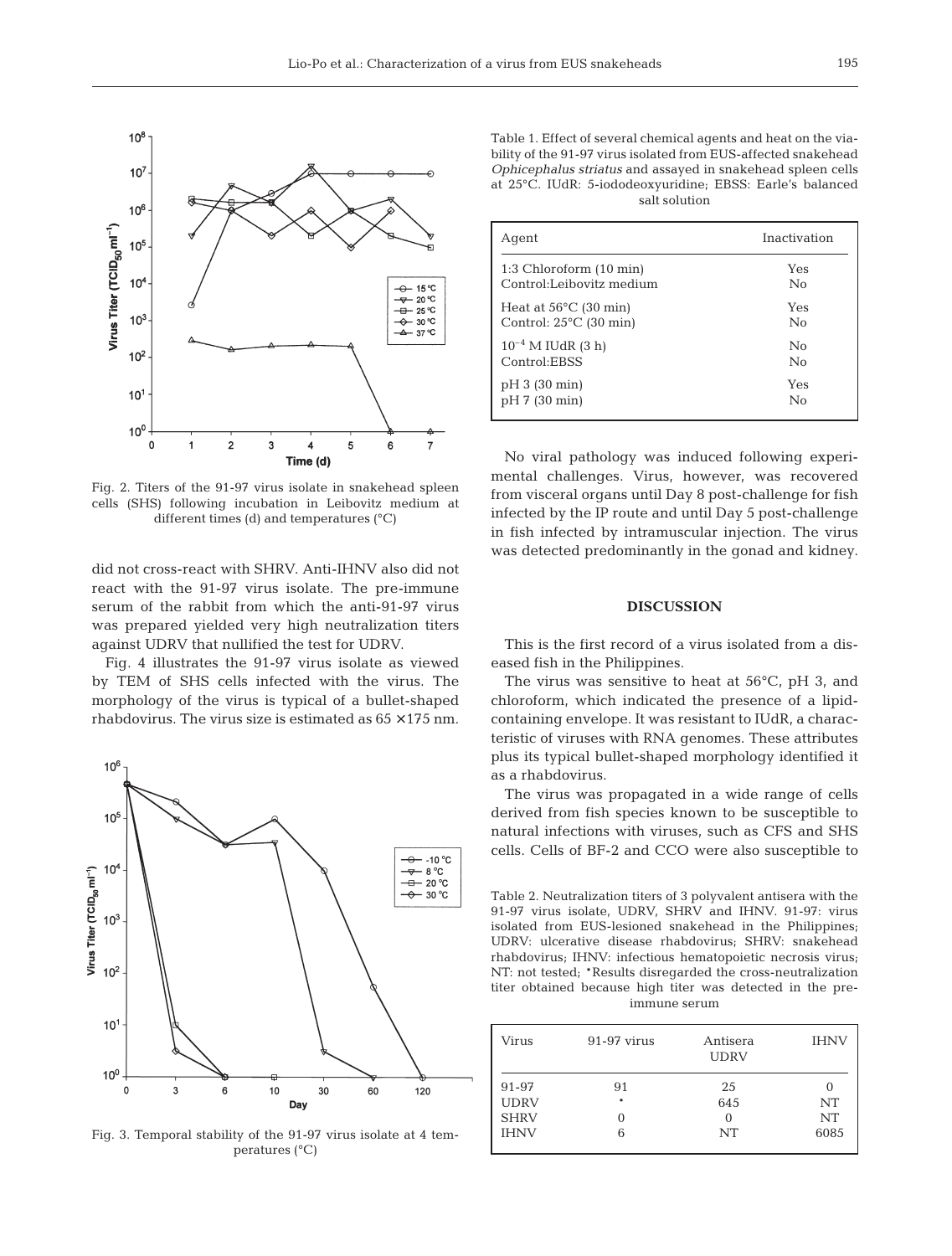

Fig. 4. Transmission electron photomicrograph of the 91-97 virus isolate after culture in snakehead spleen cells (SHS) for 72 h and stained with uranyl acetate and lead citrate (×77 000)

the virus. Growth in the CHSE-214 cells, however, was very minimal, while AS, EPC and RTG-2 were refractory to the test virus. Thus, the actual rate of virus maturation and release from infected cells was dependent on the type of cell line used.

The virus replicated rapidly in SHS cells. Incubation time from infection to initial assembly and release from cells was as fast as 4 and 8 h, respectively, which indicates a typical viral release pattern. This pattern is similar to that reported with the SHRV rhabdovirus isolated from EUS-affected fish in Thailand (Kasornchandra et al. 1991).

Optimum growth produced viral titers of  $10^5$  to  $10^7$  TCID<sub>50</sub> ml<sup>-1</sup> over a wide temperature range of 15 to 30°C. While replication was most rapid at 25 and 30°C, the highest titer of  $2.13 \times 10^7$  TCID<sub>50</sub> ml<sup>-1</sup> was achieved at 15°C. The same observations were reported for UDRV (Frerichs et al. 1989). The replication temperature requirements corresponded with the water temperature ranges below 25°C occurring during the EUS outbreaks. In addition, the virus tolerated incubation at 37°C for 5 d but was inactivated by Day 6. These observations indicate that the 91-97 virus propagates well at 15 to 30°C. However, 'viability' of the virus may be compromised at 30°C since the released virus is inactivated within 3 d in a cell-free medium at this temperature. Under natural conditions, the virus is thus likely to be quickly inactivated in the aquatic environment when exposed to temperatures above 30°C.

In developing countries such as the Philippines, where electrical shut downs are not uncommon, optimum storage temperature of the virus must be determined. The results showed the limitations of virus storage in the absence of an ultralow temperature freezer. Storage of the virus at higher temperatures of –10 and 8°C should not exceed 30 and 10 d, respectively. These data also serve as a useful guide to temperatures needed during sampling and transport of the virus.

A birnavirus (Hedrick et al. 1986), several rhabdoviruses (Frerichs et al. 1989, Kasornchandra et al. 1991, Lilley & Frerichs 1994) and a reovirus (Roberts et al. 1994) have previously been isolated from EUS-affected fishes in Thailand, Myanmar and Sri Lanka. The birnavirus and the reovirus isolations were reported only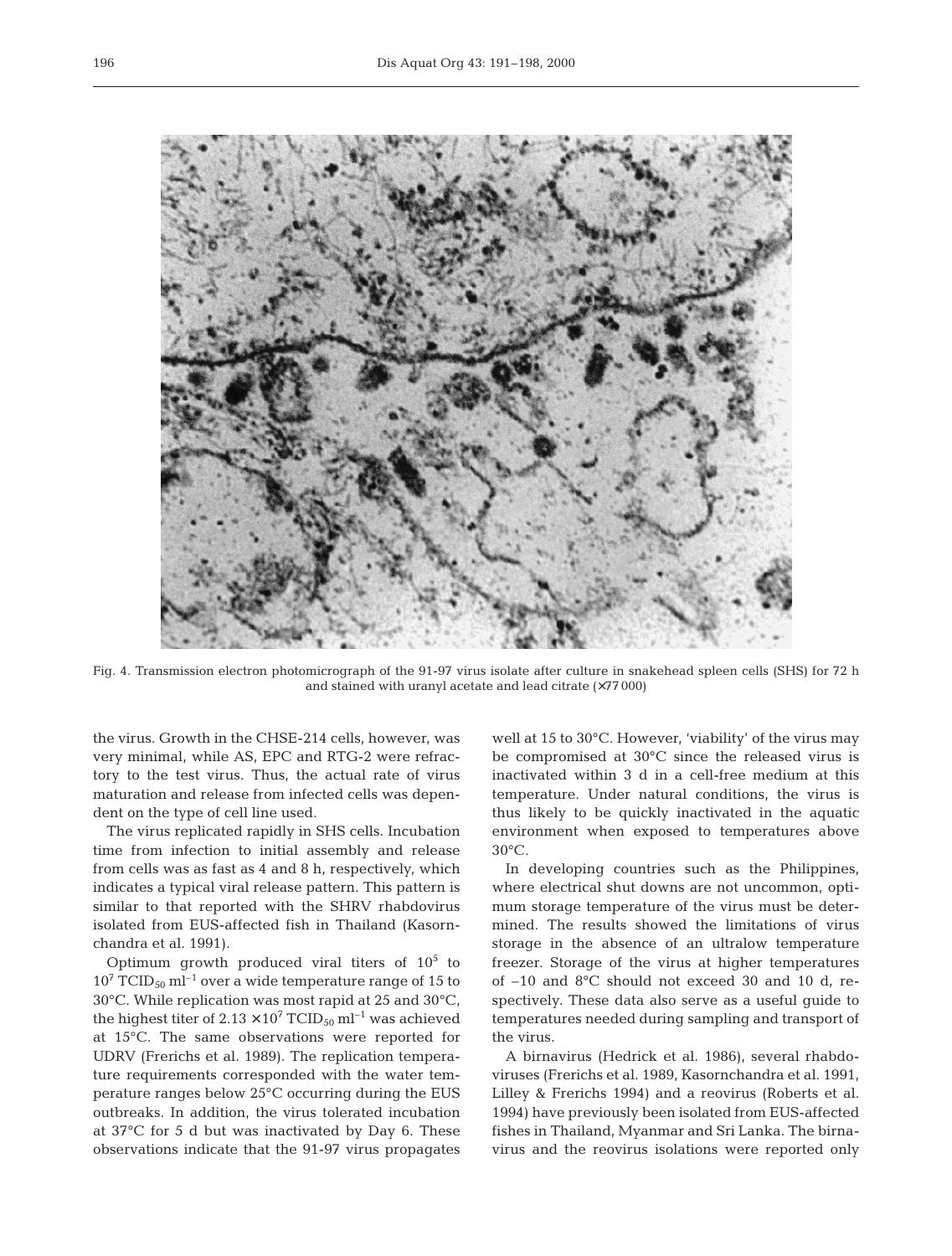once, whereas rhabdoviruses have been isolated several times from EUS-affected fish. Hence, the association of rhabdoviruses with the etiology of EUS requires further study.

Morphologically, both the UDRV and the 91-97 virus have typical bullet-shapes with blunt bases and rounded opposite ends while SHRV is bacilliform with both ends rounded.

Differences in susceptibility of various cell lines to 91-97, UDRV and SHRV were noted. Atlantic salmon cells were refractory to infection with the present isolate while UDRV replicated to high titers in it (Frerichs et al. 1989). CHSE-214 cells were refractory to UDRV while low titers of the present isolate  $(10^3 \text{ TCID}_{50} \text{ ml}^{-1})$ were produced in CHSE-214 cells. Moreover, EPC cells were refractory to both the present isolate and UDRV, while SHRV replicated optimally in them (Frerichs et al. 1989, Kasornchandra et al. 1991).

Serological tests showed the UDRV antiserum crossreacted slightly with the 91-97 virus but not with SHRV. This indicates that the 91-97 virus isolate is antigenically distinct from SHRV but somewhat related to UDRV. The very slight cross-reaction of the 91-97 virus antiserum with IHNV is considered insignificant since the IHN antiserum did not cross-react with the test virus. Other workers have also shown the serological unrelatedness of UDRV, SHRV and IHNV (Kasornchandra et al. 1992).

By and large, the foregoing morphological, growth, biochemical and cytopathological characteristics of the 91-97 virus and the antigenic relationships obtained from the present study indicate similarities and dissimilarities with the UDRV. Further studies, however, are required to determine the degree of the relationship.

Infection experiments failed to induce pathologic effects in healthy snakeheads. Frerichs et al. (1993) reported similar observations using snakehead fish rhabdovirus and the snakehead cell line retrovirus isolated from EUS fish in Thailand by IP injection and by bath. However, virus was recovered from fish visceral organs until Day 8 post-inoculation for IP injected virus and Day 5 for other test routes of the virus, indicating that the virus remained viable in the inoculated fish, having been constantly recovered predominantly from the gonad and kidney and occasionally from the liver, spleen and gill suggesting its predilection to these organs.

In view of the results obtained with the challenged fish, further studies are needed to determine the role, if any, of the virus in the pathogenesis of EUS. There is a possibility that the isolate used in the challenge studies was partially attenuated because it had been passaged quite often in tissue culture before being used for the challenges. We intend, therefore, to investigate freshly isolated strains of the virus for their connection with EUS as soon as they become available. While we do

not think it likely that a rhabdovirus would account for the clinical signs associated with EUS, we consider it possible that a rhabdovirus may be the primary agent involved in predisposing fish to other organisms that may be the actual causes of EUS-type lesions.

*Acknowledgements.* Research funding was provided by the Aquaculture Department, Southeast Asian Fisheries Development Center and the International Development Research Centre (IDRC) of Canada (Fish Microbiology Project 3-P-88- 1053-02). Appreciation is also due to Dr R. P. Hedrick for the CCO cells, Drs G. N. Frerichs, J. L. Fryer and J. Kasornchandra for the antisera and virus, and Dr H. M. Engelking for the detailed protocol on virus purification. Finally, the authors thank Drs J. Webster and J. A. Plumb for their critical comments and especially Dr T. P. T. Evelyn for his painstaking review of and suggestions for the revision of the manuscript.

#### LITERATURE CITED

- Bowser PR, Plumb JA (1980) Fish cell lines: establishment of a cell line from ovaries of channel catfish. In Vitro 16:365–368
- Burke JA, Mulcahy D (1980) Plaquing procedure for infectious hematopoietic necrosis virus. Appl Environ Microbiol 39:872–876
- Callinan RB, Paclibare JO, Reantaso MB, Lumanlan-Mayo SC, Fraser GC, Sammut J (1995) EUS outbreaks in estuarine fish in Australia and the Philippines: associations with acid sulphate soils, rainfall, and *Aphanomyces*. In: Shariff M, Arthur JR, Subasinghe RP (eds) Diseases in Asian aquaculture II. Fish Health Section. Asian Fisheries Society, Manila, p 291–298
- Chong SY, Ngoh GH, Chew Lim M (1990) Study of three tissue culture viral isolates from marine foodfish. Singapore J Prim Ind 18:54–57
- Engelking HM, Leong JC (1989) Glycoprotein from infectious hematopoietic necrosis virus (IHNV) induces protective immunity against five IHNV types. J Aquat Anim Health 1:291–300
- Feldman H, Wang S (1961) Sensitivity of various viruses to chloroform. Proc Soc Exp Biol Med 106:736–738
- Fijan N, Sulimanovic D, Bearzotti M, Muzinic D, Zwillenberg LO, Chilmonczyk S, Vautherot JF, de Kinkelin P (1983) Some properties of the *Epithelioma papulosum cyprini* (EPC) cell line from carp *Cyprinus carpio*. Ann Virol (Inst Pasteur) 134E:207–220
- Frerichs GN, Millar SD, Roberts RJ (1986) Ulcerative rhabdovirus in fish in South-East Asia. Nature 322(6076):216
- Frerichs GN, Hill BJ, Way K (1989) Ulcerative disease rhabdovirus; cell line susceptibility and serological comparison with other fish rhabdoviruses. J Fish Dis 12:51–56
- Frerichs GN, Millar SD, Chinabut S (1993) Clinical response of snakeheads *(Ophicephalus striatus*) to experimental infection with snakehead fish rhabdovirus and snakehead cell line retrovirus. Aquaculture 116:297–301
- Hedrick RP, Eaton WD, Fryer JL, Groberg WG, Boonyaratpalin S (1986) Characteristics of a birnavirus isolated from cultured sand goby *Oxyeleotris marmoratus*. Dis Aquat Org 1:219–225
- Kasornchandra J, Lannan CN, Rohovec JS, Fryer JL (1991) Characterization of a rhabdovirus isolated from the snakehead fishes *(Ophicephalus striatus*). In: Fryer JL (ed) Proceedings from the Second International Symposium of Viruses of Lower Vertebrates. Oregon State University